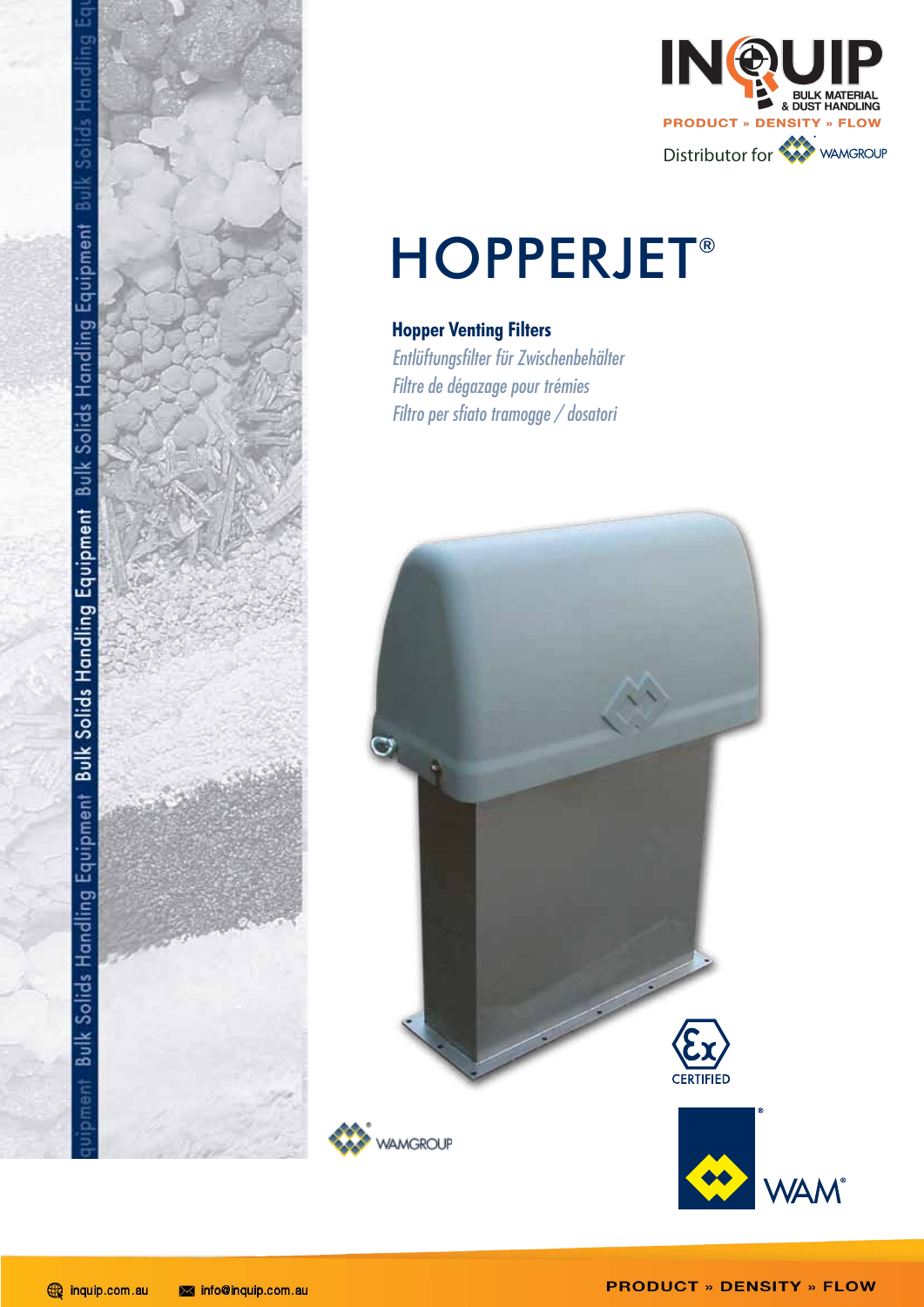HOPPERJET® is a compact venting filter for mechanically filled intermediate hoppers.

The dust that is separated from the air flow by a filter element drops back into the hopper after an integrated automatic reverse air jet cleaning system inside the weather protection cover has removed the dust particles from the filter.

#### *Performance & Technical Features - Benefits*

- Low emission level due to B.I.A.-certified filter media
- Maintenance-free air jet cleaning unit integrated inside weather protection cover
- Quick maintenance due to easy access for filtering element removal
- High cleaning efficiency due to "Full-Immersion" solenoid valves incorporated in corrosion-resistant aluminium air tank
- Minimum maintenance required
- Minimum space required
- Easy to fit and retrofit

#### *Options & Accessories*

- Spigot for centralised suction system
- FILTERING SURFACE: 2 m<sup>2</sup>
- POWER SUPPLY: 24 V 110 V 230 V a.c.
- FILTER MEDIA:"BIA"-certified non-woven polyester (class U, S, G and C)
- CLEANING: reverse air jet
- ELECTRONIC BOARD included (adjustable pause and blow time settings)
- MAINTENANCE carried out from clean air part • MATERIALS: plastic cover (option 304 or 316 SS); body
- in 304 SS (option 316 SS) • DESIGN: body manufactured from single welded piece to
- prevent product from stagnating • WEIGHT: 21 kg
- 

HOPPERJET® *ist ein kompaktes Entlüftungsfilter zum Aufsatz auf mechanisch befüllte Zwischenbehälter.* 

*Der Staub wird durch ein Filterelement vom Luftstrom getrennt und fällt infolge der pneumatischen Abreiningung durch ein in die Wetterhaube integriertes System in den Behälter zurück.*

#### *Leistungsdaten & Technische Merkmale - Vorteile*

- *- Niedrige Staubemissionswerte dank B.I.A. zertifizierter Filtermedien*
- *- Wartungsfreie, in die Wetterhaube integrierte Druckluftabreinigungseinheit*
- *- Schnell durchführbare Wartung und Austausch der Filterelemente dank guter Zugänglichkeit*
- *- Druckluftbehälter mit integrierten "Full-Immersion" Elektro-Magnetventilen*
- *- Minimaler Wartungsaufwand*
- *- Geringer Platzbedarf*
- *- Einfacher Einbau bzw. Nachrüstung*

#### *Optionen & Zubehör*

- *- Anschlußstutzen für Zentralentstaubung*
- *• FILTERFLÄCHE: 2 m<sup>2</sup>*
- *• STROMANSCHLUSS: 24 V - 110 V - 230 V WS*
- *• FILTERMEDIUM: Polyestervlies "BIA"-zertifiziert (Klasse U, S, G und C)*
- *• ABREINIGUNG: mittels Druckluft*
- *• ELEKTRONISCHE STEUERUNG inbegriffen (Abreinigungsintervalle und Druckluftstoßdauer einstellbar) • WARTUNG reingasseitig*
- *• WERKSTOFFE: Kunststoff-Wetterhaube (wahlweise Edelstahl 1.4301 oder 1.4401); Gehäuse aus Edelstahl*
- *1.4301 (wahlweise 1.4401) • KONSTRUKTION: einteiliges, staubablagerungsfreies Ge-*
- *häuse • GEWICHT: 21 kg*
- HOPPERJET® *est un filtre de dégazage extrêmement compact pour des trémies chargées mécaniquement.*
- *La poussière, séparée de l'écoulement d'air au moyen d'un élément filtrant, tombe dans la trémie grâce au système de nettoyage à air comprimé intégré dans le capot.*

#### *Performances et caractéristiques techniques - Avantages*

- *- Bas niveau d'émissions de poussière grâce aux média filtrants certifiés B.I.A.*
- *- Système de nettoyage à air comprimé qui ne nécessite aucun entretien intégré dans le capot*
- *- Manutention rapide grâce à l'accès facile à l'élément filtrant*
- *- Haute efficacité de nettoyage grâce aux électrovannes « Full Immersion » incorporées dans le réservoir en aluminium (résistant à la corrosion)*
- *- Entretien minimum*
- *- Encombrement minimum*
- *- Montage facile même dans des installations existantes*

#### *Options et accessoires*

- *- Raccordement pour aspiration centralisée*
- *• SURFACE FILTRANTE : 2 m<sup>2</sup>*
- *• ALIMENTATION : 24 V / 110 V / 230 V c.a.*
- *• ELEMENT FILTRANT : polyester non tissé certifié « BIA » (classe U,S,G et C)*
- *• NETTOYAGE : air comprimé à contre-courant*
- *• CARTE ELECTRONIQUE : incluse, avec possibilité de réglage des temps de pause et de pulsation*
- *• ENTRETIEN : à réaliser du côté propre • MATIERE DE CONSTRUCTION : capot en plastique (option*
- *inox 304 ou 316); corps en inox 304 (option 316) • REALISATION : corps réalisé en une seule pièce soudée*
- *pour éviter les stagnations de produit • POIDS : 21 kg*
- 

HOPPERJET® *è un filtro di sfiato per tramogge caricate meccanicamente estremamente compatto.* 

*La polvere, separata dal flusso d'aria mediante un elemento filtrante, cade nella tramoggia grazie al sistema di pulizia ad aria compressa integrato nel coperchio.*

#### *Prestazioni e caratteristiche tecniche - Vantaggi*

- *- Basso livello di emissioni di polvere grazie ai media filtranti certificati B.I.A.*
- *- Sistema di pulizia ad aria compressa integrato nel coperchio che non richiede alcuna manutenzione.*
- *- Manutenzione rapida grazie al facile accesso all'elemento filtrante.*
- *- Alta efficienza di pulizia grazie alle elettrovalvole "Full Immersion" incorporate nel serbatoio in alluminio (resistente alla corrosione).*
- *- Minima manutenzione*
- *- Minimo ingombro*
- *- Facile installazione anche in impianti esistenti*

#### *Opzioni e accessori*

- *- Raccordo per aspirazione centralizzata*
- *• SUPERFICIE FILTRANTE : 2 m<sup>2</sup>*
- *• ALIMENTAZIONE : 24 V - 110 V - 230 V c.a.*
- *• MEDIA FILTRANTE : poliestere non tessuto certificato "BIA" (classe U,S,G e C)*
- *• PULIZIA : Pulse-Jet*
- *• SCHEDA ELETTRONICA : compresa, con possibilità di regolazione dei tempi di pausa e di sparo*
- *• MANUTENZIONE : da eseguire dalla parte pulita • MATERIALE : coperchio in plastica (opzionale AISI 304 o 316); corpo AISI 304 (opzionale AISI 316)*
- *• REALIZZAZIONE : corpo realizzato in un solo pezzo saldato per evitare ristagni di materiale*
- *• PESO : 21 kg*

## 1 Solenoid Valve *- 1 Elektromagnetventil - 1 Électrovanne - 1 Elettrovalvola* 2 Solenoid Valves *- 2 Elektromagnetventile - 2 Électrovannes - 2 Elettrovalvole*



### For applications with hopper volume smalller than 0.15 m<sup>3</sup> (5.3 cu.ft.)

*Für Anwendungen mit Trichtervolumen kleiner als 0,15 m3 Pour des applications où le volume de la trémie est plus petit que 0,15 m3 Per applicazioni dove il volume della tramoggia è minore di 0,15 m3*

# $623$ 812 504

For applications with hopper volume larger than 0.15  $m^3$  (5.3 cu.ft.) *Für Anwendungen mit Trichtervolumen größer als 0,15 m3 Pour des applications où le volume de la trémie est plus grand que 0,15 m3 Per applicazioni dove il volume della tramoggia è maggiore di 0,15 m3*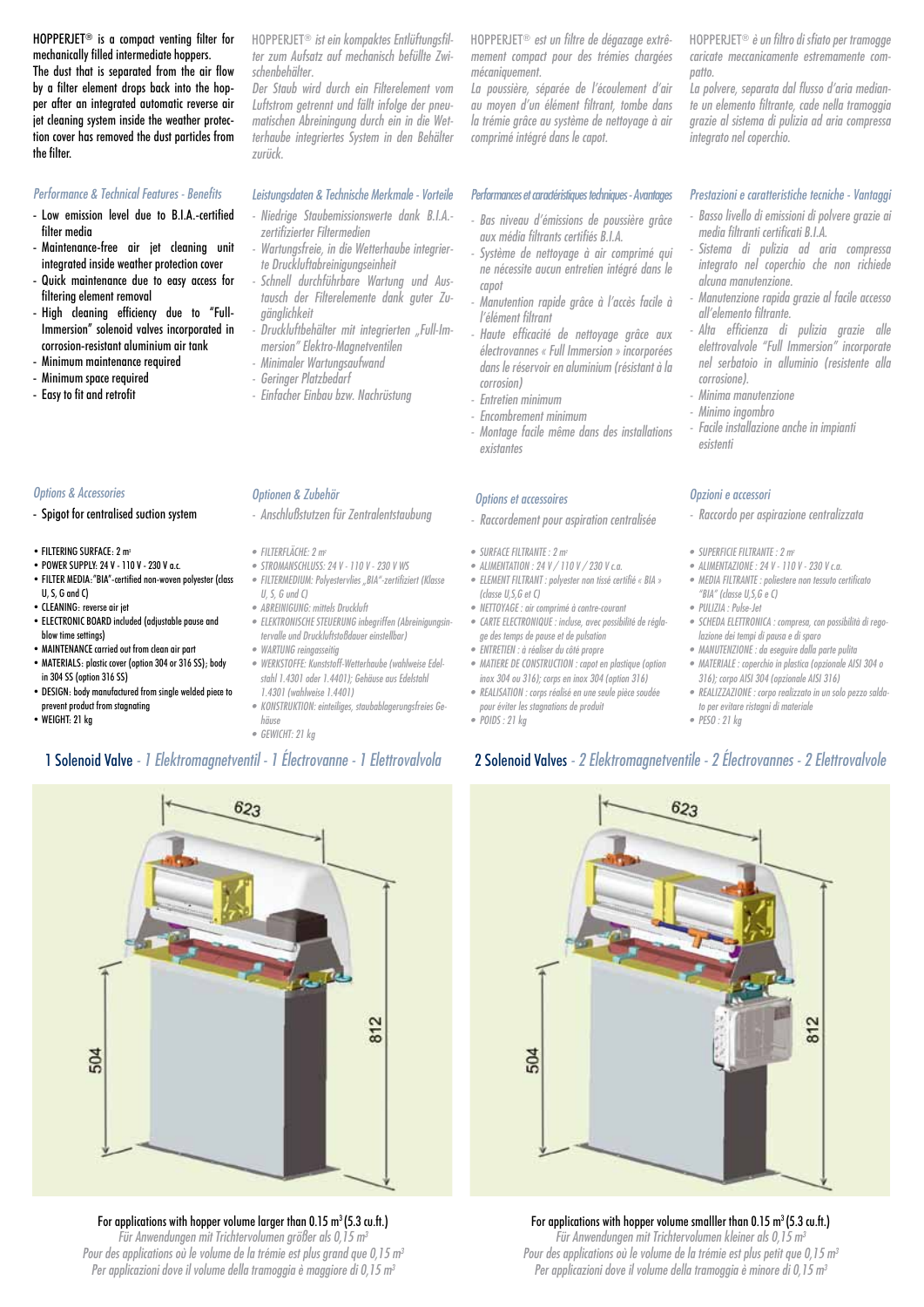

*Behälterwaage durch Dosierschnecke befüllt Trémie alimentée par vis doseuse Dosatore alimentato da coclea estrattrice da silo*



Weigh hopper gravity-fed by silo *Behälterwaage unter Silo Trémie alimentée directement par silo Dosatore alimentato da silo*



*Duchblasschleuse und pneumatische Förderung Trémie d'écluse rotative pour transport pneumatique Sfilato rotocella con trasporto pneumatico*









Options *- Optionen - Options - Opzioni*



304 / 306 stainless steel cover *Wetterhaube aus Edelstahl 1.4301 / 1.4401 Capot en acier INOX 304 /306 Coperchio in AISI 304 / AISI 306*

#### Cover for Centralized Suction in 304 / 306 Stainless Steel *Wetterhaube für Zentralabsaugung aus Edelstahl 1.4301 / 1.4401 Capot pour aspiration centralisee en acier INOX 304 /306 Coperchio per aspirazione centralizzata in AISI 304 / AISI 306*